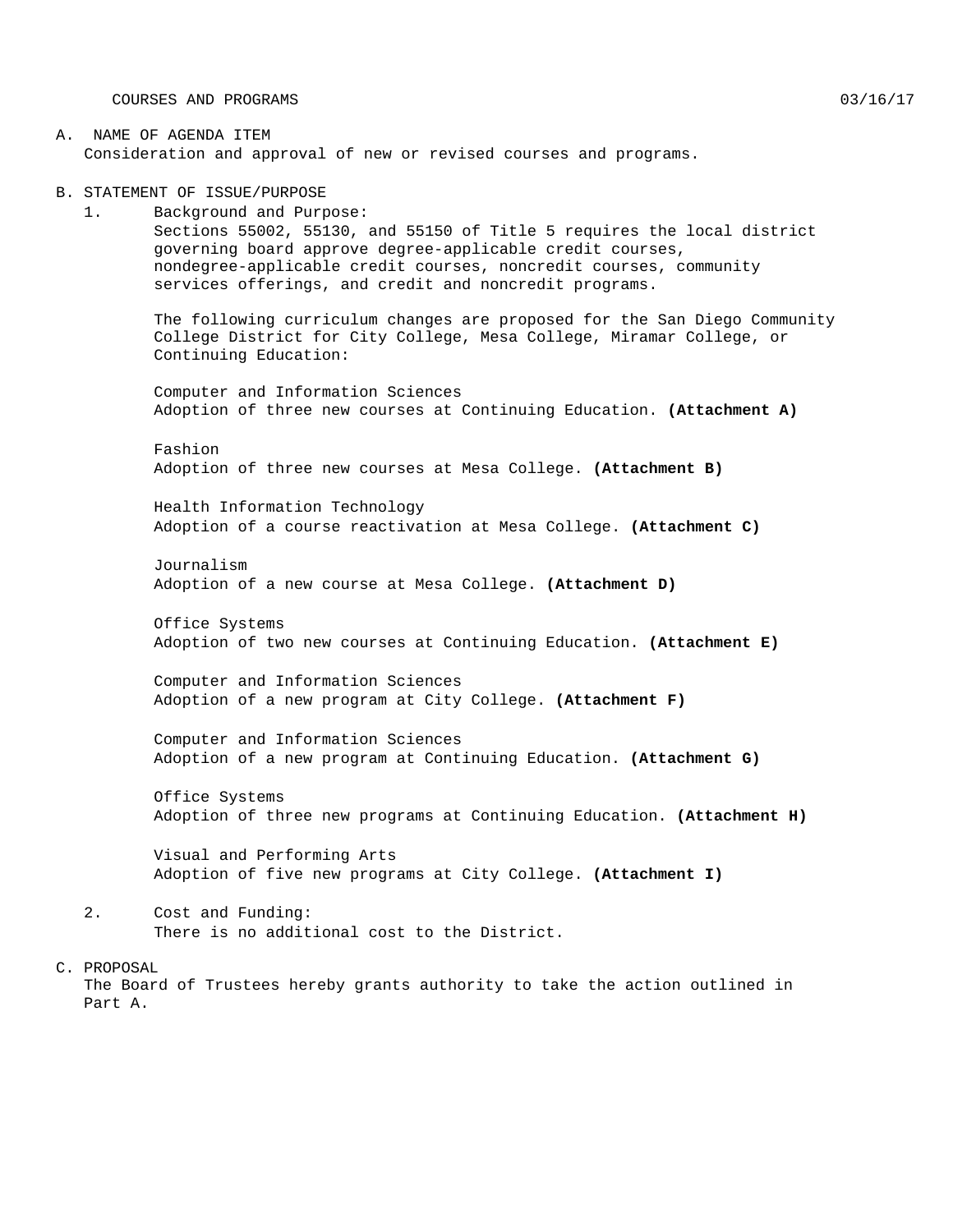Adoption of three new courses at Continuing Education.

Proposed new courses at Continuing Education:

#### **628 BUSINESS INFORMATION SYSTEMS**

This course is an introduction to using technology including computers, networks, information systems and the Internet in a business environment. Topics include computer components and functions, application software, systems software, digital devices and media. Students will learn about computer system evaluation, security, software programing and databases. (FT)

#### **651 VIRTUAL DATACENTER 1**

*Advisory:* Computer and Information Sciences 608, Computer and Information Sciences 642, or Computer and Information Sciences 643. This course includes the installation and configuration of the infrastructure that makes up a software-defined datacenter. Students will install and configure virtual machines, host hypervisors, and virtual datacenters. Students will be introduced to virtual network devices and concepts. Students will learn about cloud computing, hardware requirements, and virtual hardware resources. (FT)

#### **652 VIRTUAL DATACENTER 2**

*Advisory:* Computer and Information Sciences 651. This course includes the configuration and management of a software-defined datacenter. Students will manage virtual machine inventories, datacenter storage, and virtual networking. Students will learn about virtual workload management techniques. Students will apply appropriate methodologies and techniques to configure and troubleshoot a virtual datacenter. (FT)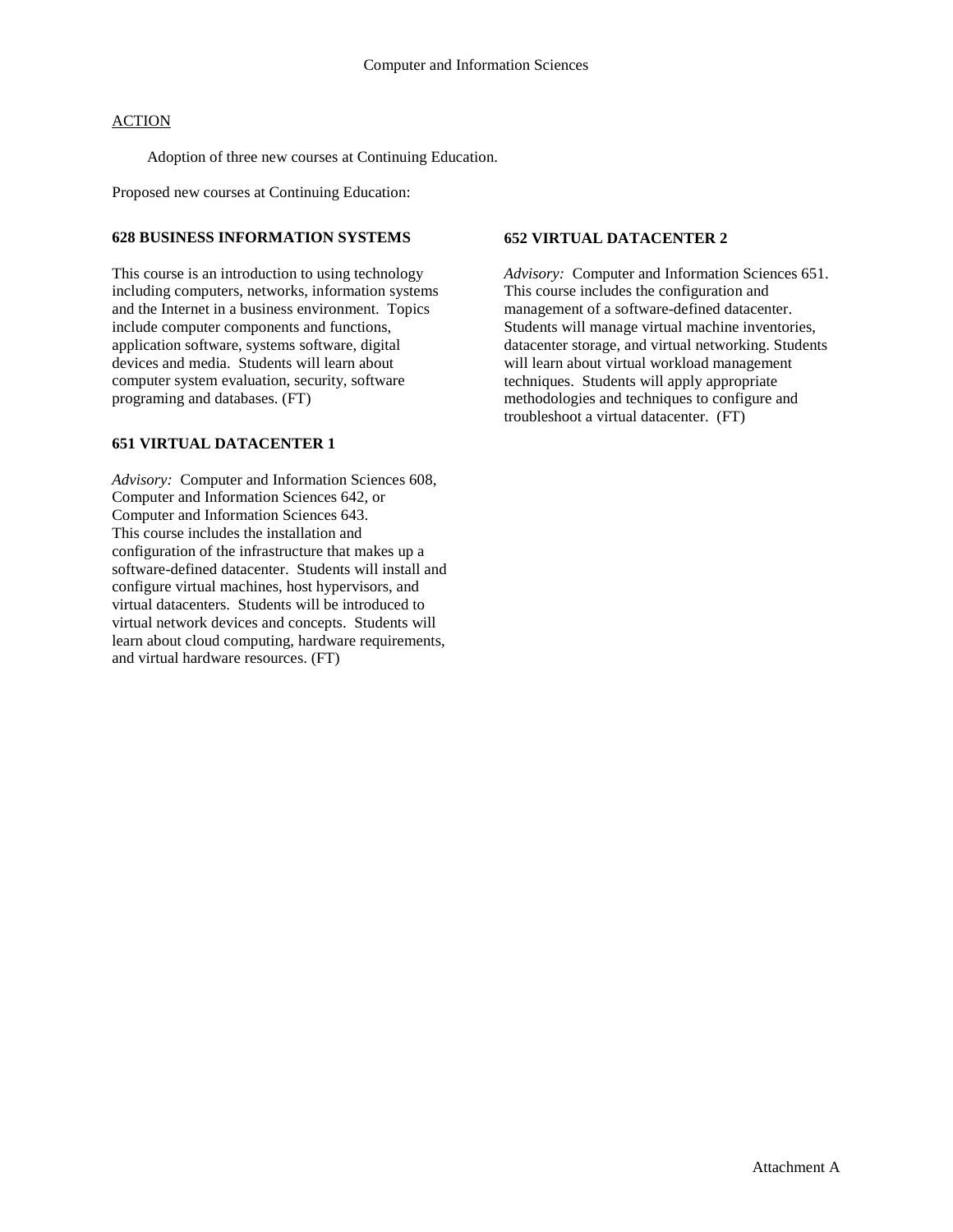Adoption of three new courses at Mesa College.

Proposed new courses at Mesa College:

#### **113 Fashion Event Planning and Production 24 - 27 hours lecture, 1.5 units Grade Only**

*Advisory:* English 47A or English 48 and English 49, each with a grade of "C" or better, or equivalent or Assessment Skill Levels R5 and W5. In this course students learn the process of planning and producing fashion events currently utilized in the fashion industry. Additionally, students effectively plan and execute a fashion-related community event. This course is designed for students seeking skills in event management. (FT) Associate Degree Credit & transfer to CSU.

#### **122 Ethnic Costume**

#### **48 - 54 hours lecture, 3 units Grade Only**

*Advisory:* English 47A or English 48 and English 49, each with a grade of "C" or better, or equivalent or Assessment Skill Levels R5 and W5; Mathematics 38 with a grade of "C" or better, or equivalent or Assessment Skill Level M30. This course is an in-depth study of ethnic costume

from around the world. Emphasis is placed on the interrelationship of history, geography and anthropology on the dress of various cultures. Costumes are studied in terms of styling, fabrication, embellishment and local influences, such as the arts and crafts practiced by the group. This course is designed for students in multiple disciplines who are interested in gaining an appreciation of world costume, past and present. (FT) Associate Degree Credit & transfer to CSU.

#### **147 Stretch Knits: Design and Construction 8 - 9 hours lecture, 24 - 27 hours lab, 1 unit Grade Only**

*Prerequisite:* Fashion 130, and Fashion 140, each with a grade of "C" or better, or equivalent. This course focuses on the design and construction of stretch knit clothing. Students learn to evaluate knit fabrics and to draft appropriate patterns. Specialty construction techniques are covered. This course is suitable for Fashion students interested in working in the knitwear, activewear, swimwear, or costuming industries. (FT) Associate Degree Credit & transfer to CSU.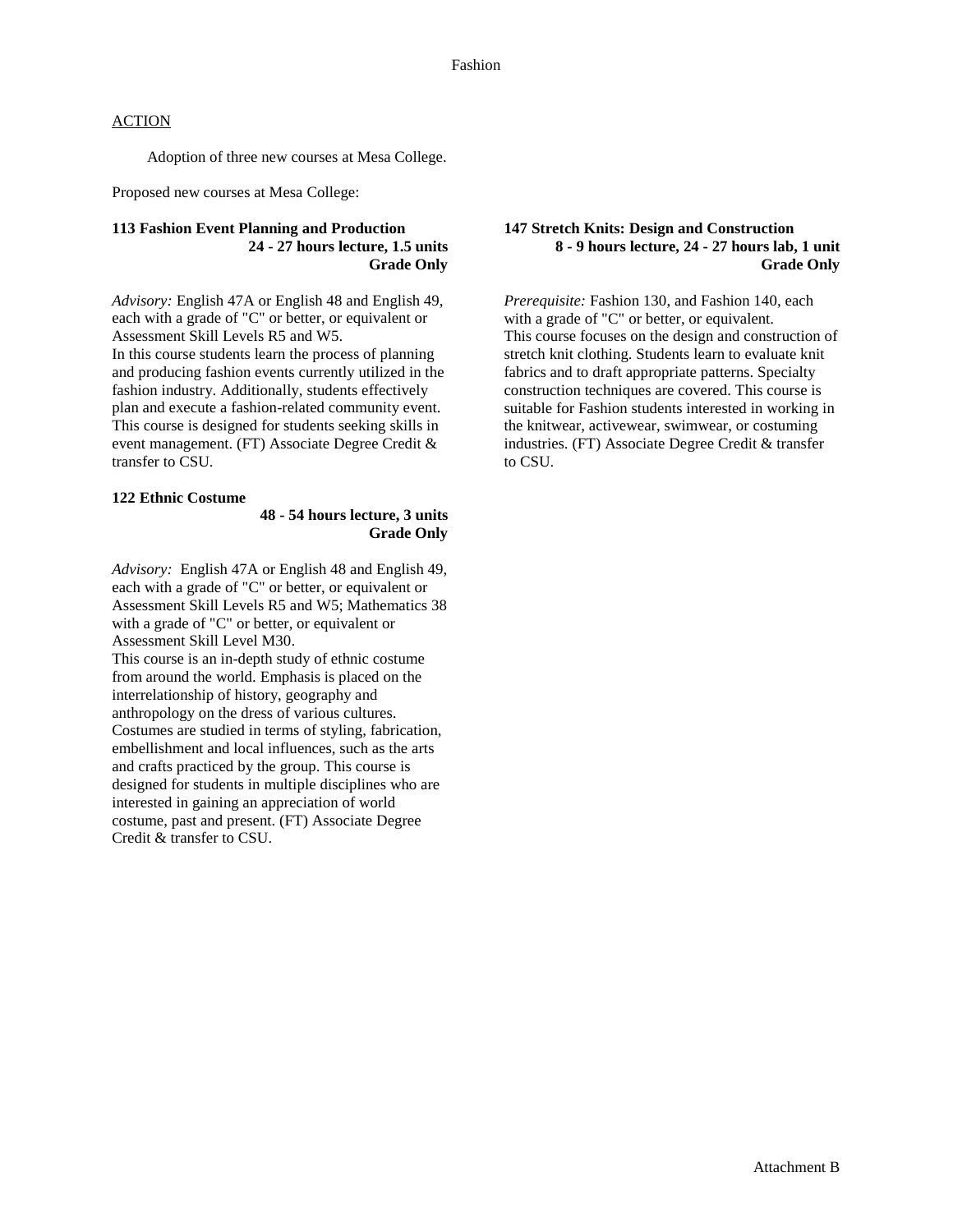Adoption of a course reactivation at Mesa College.

Proposed course reactivation at Mesa College:

#### **220 Principles of Leadership**

**32 - 36 hours lecture, 2 units Grade Only**

*Limitation on Enrollment:* Special Admission - must be admitted to program. This course is not open to students with previous credit for Health Information Technology 260.

This course introduces the basic concepts of leadership including team leadership, change management, training and developing employee. Other topics include using enterprise-wide information assets in support of organizational strategies and objectives, company culture and diversity in the workplace. This course is for Health Information Technology students. (FT) Associate Degree Credit & transfer to CSU.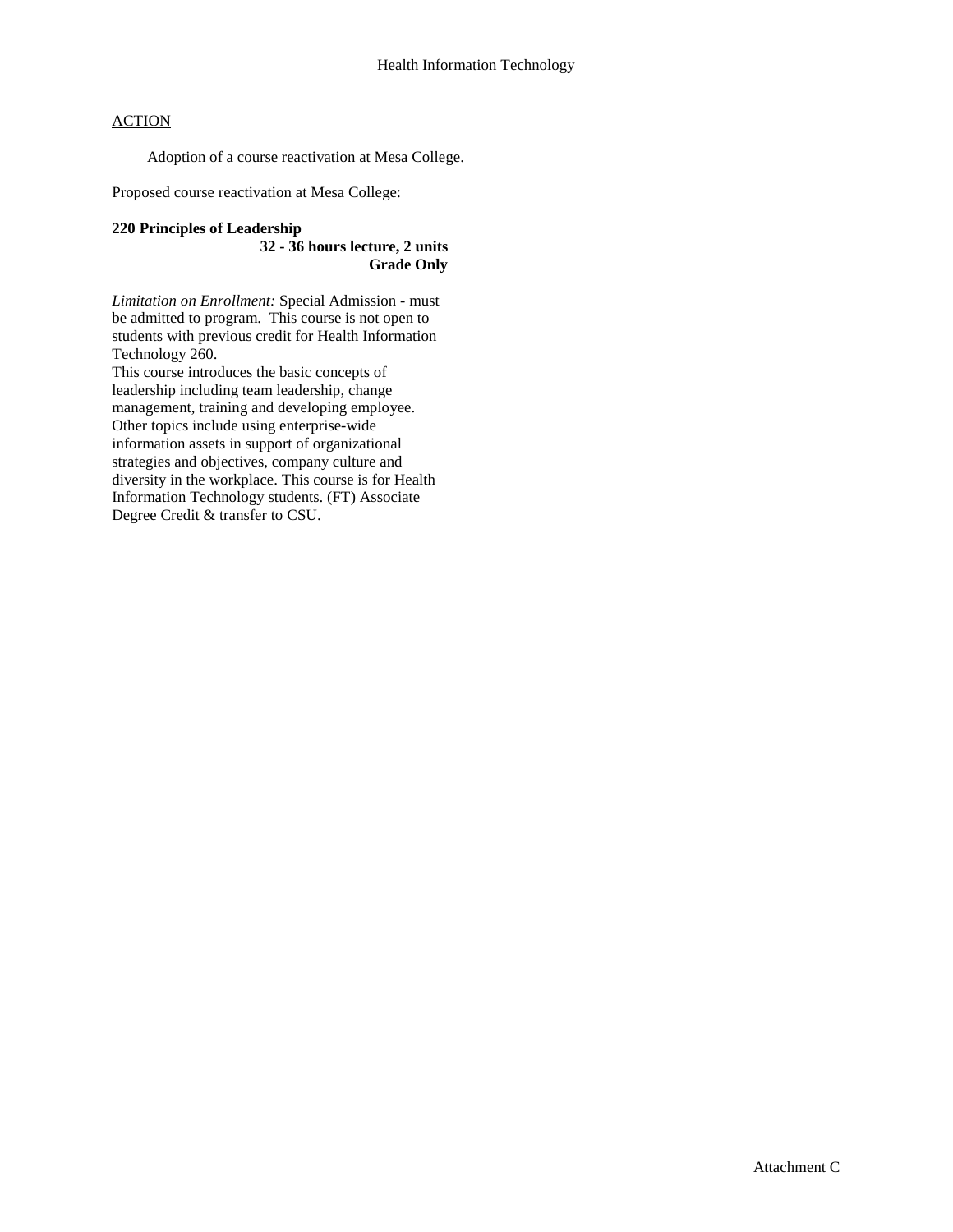Adoption of a new course at Mesa College.

Proposed new course at Mesa College:

#### **204 Social Media in the Digital Age 48 - 54 hours lecture, 3 units Grade Only**

*Advisory:* English 101 with a grade of "C" or better, or equivalent or Assessment Skill Levels R6 and W6. This course explores social media from a content perspective. Topics will include learning the fundamentals of social media, the theories behind writing for it, as well as the ethics and standards of information generated. The emphasis of this course is on effectively and ethically creating and consuming information via social networks in an increasingly connected and rapidly changing global environment. This course is designed for journalism majors or students interested in social media. (FT) Associate Degree Credit & transfer to CSU.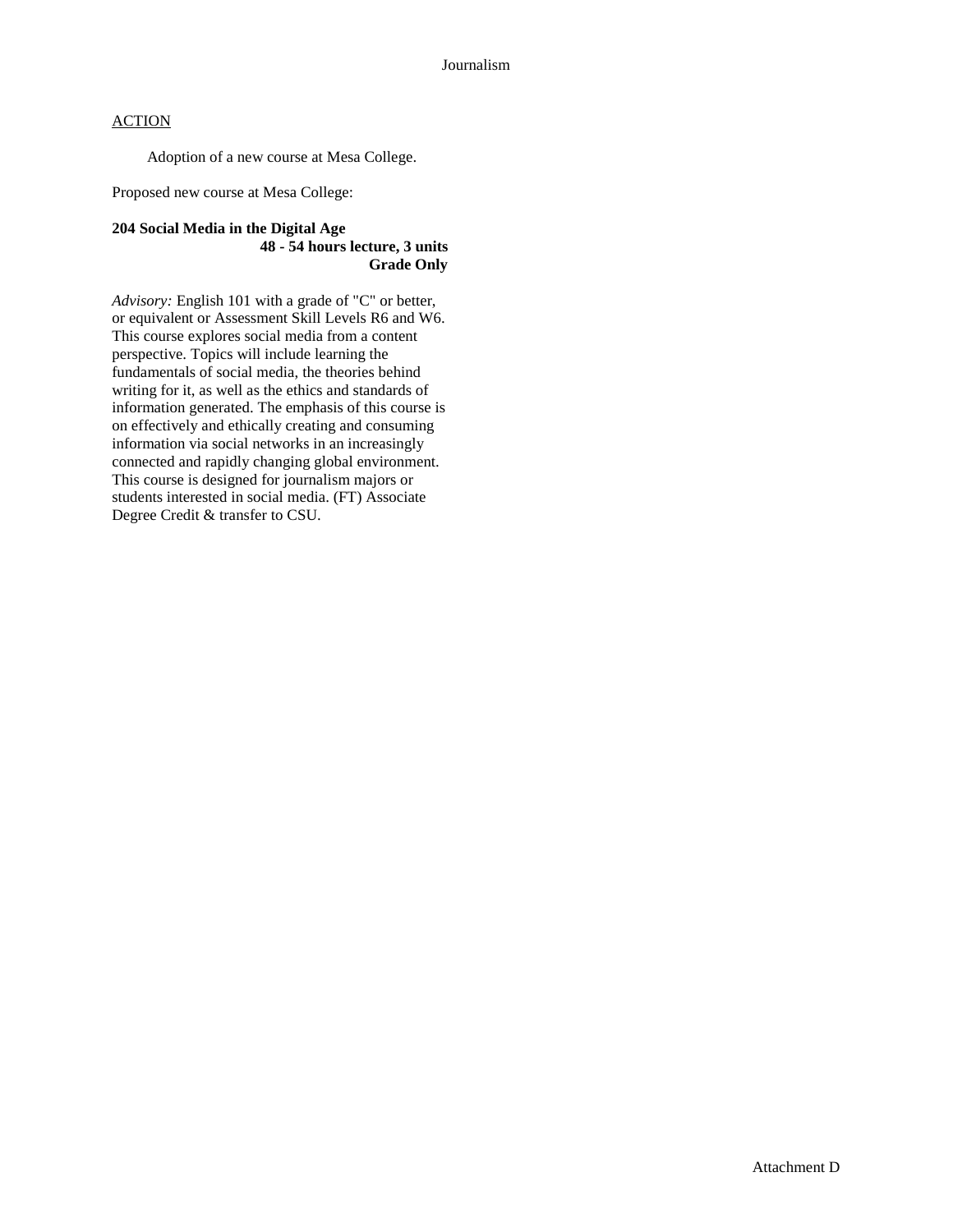Adoption of two new courses at Continuing Education.

Proposed new courses at Continuing Education:

#### **507 WORKPLACE PROFESSIONAL**

This course is an introduction to working in a variety of workplace environments. Students will learn soft skills required in the workplace, including communication problem-solving, critical-thinking and customer service. Topics include work ethic, teamwork and records management. Students will learn about job resources including researching job opportunities, application processes and basic interview skills. (FT)

### **528 ELECTRONIC INFO MANAGEMENT**

This course is an introduction to an electronic information management software application. Students learn how to compose, send and manage email and schedule meetings using electronic calendars. In addition, students manage contact information, schedule tasks, create notes and customize the application environment. This course will prepare students to use an email software application in a business environment. (FT)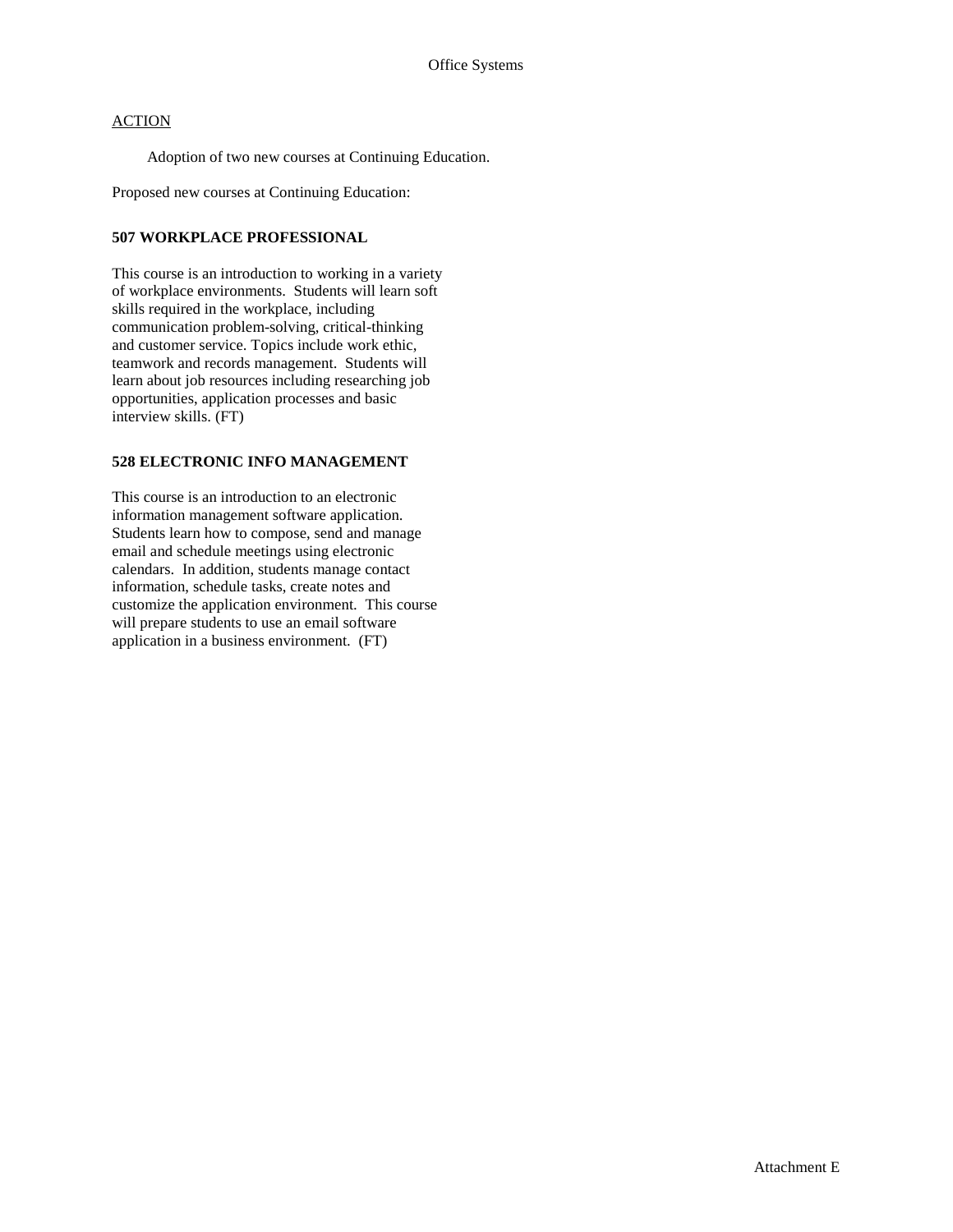Pursuant to Section 78016 of the Education Code, the following is a program review summary: Certificate of Performance-Network Security Program

| А.            | Labor Market Information <sup>1</sup> : | The annual average number of persons employed in the Network<br>Security program area was 282 in the 2016 employment year.<br>Approximately 391 new job openings are projected through 2017. |
|---------------|-----------------------------------------|----------------------------------------------------------------------------------------------------------------------------------------------------------------------------------------------|
| <b>B.</b>     | Duplication <sup>2</sup> :              | None.                                                                                                                                                                                        |
| $\mathcal{C}$ | Effectiveness <sup>3</sup> :            | Estimated annual college student enrollment of 16, 466 for the 2016<br>Revised Program area OR the projected enrollment of 35 for the 2017<br>year in the new program area.                  |

- 1. Launchboard and Centers Of Excellence Supply and Demand tables; Centers of Excellence Supply and Demand Tables
- 2. Centers of Excellence Supply and Demand Tables
- 3. Centers of Excellence and Launchboard

### **ACTION**

Adoption of a new program at City College.

Proposed new program at City College:

## **Certificate of Performance Network Security**

**Courses Required for the Major: Units** INWT 135 Certified Secure Computer User ......3 INWT 200 Certified Ethical Hacker (CEH) .......4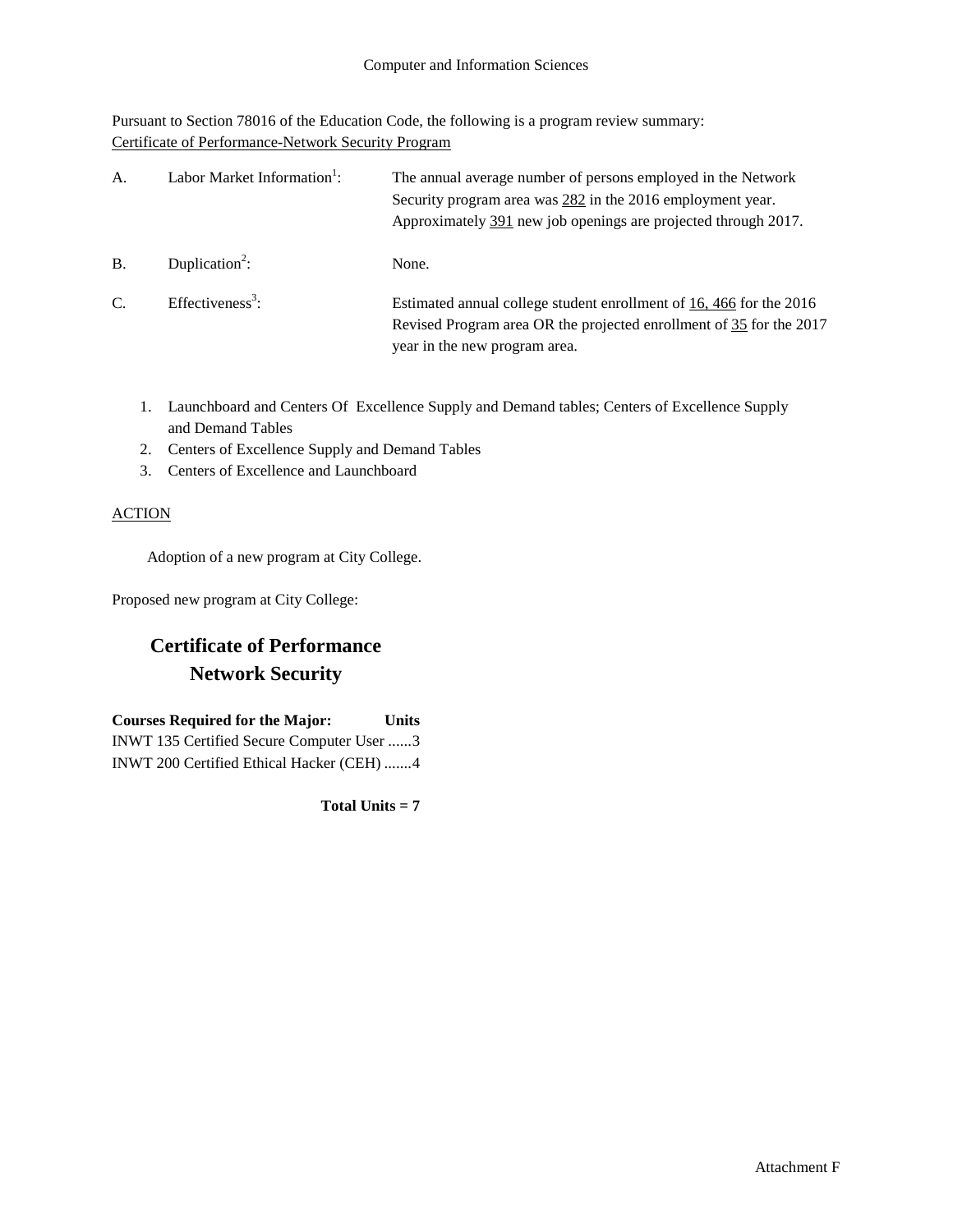Pursuant to Section 78016 of the Education Code, the following is a program review summary: Certificate of Completion-Virtual Datacenter Program

| A.            | Labor Market Information <sup>1</sup> : | The annual average number of persons employed in the Virtual<br>Datacenter program area was 9,947 in the 2013 employment year.<br>Approximately $1,079$ new job openings are projected through 2013-<br>2016. |
|---------------|-----------------------------------------|---------------------------------------------------------------------------------------------------------------------------------------------------------------------------------------------------------------|
| <b>B.</b>     | Duplication <sup>2</sup> :              | None.                                                                                                                                                                                                         |
| $\mathcal{C}$ | Effectiveness <sup>3</sup> :            | Program area OR the projected enrollment of 32 for the 2017-2018 year<br>in the new program area.                                                                                                             |

- 1. Labor Market Information, Employment Development Department, California
- 2. Web, Institution's Class Schedules and Catalogs
- 3. Current Enrollment Data and Program Chair Career Technical Education, Continuing Education.

#### ACTION

Adoption of a new program at Continuing Education.

Proposed new program at Continuing Education:

# **Certificate of Completion Virtual Datacenter Program**

The Virtual Datacenter Program is designed to provide students with the knowledge and skills needed to install, configure, and manage a softwaredefined datacenter. The program provides students with both the practical and analytical skills needed to manage hypervisors, virtual machines, and the virtual network that makes them available. The program courses provide instruction in the virtual datacenter environment and includes planning and installation of the hypervisor, configuration of the infrastructure management server, and computer virtualization platforms. Topics include hypervisor and virtual machine deployment, virtual switch configuration, and virtual storage management. Students will learn about workload

management, virtual machine migrations, and resilient datacenters using high-availability and fault tolerance. Students who successfully complete the program can use the skills learned in a variety of industries and jobs including network and computer systems administrator, computer user support specialist and computer operator. This program also serves as a foundation for additional training in information technology.

## **The following courses must be taken to complete the program:**

COMP 651 Virtual Datacenter 1 COMP 652 Virtual Datacenter 2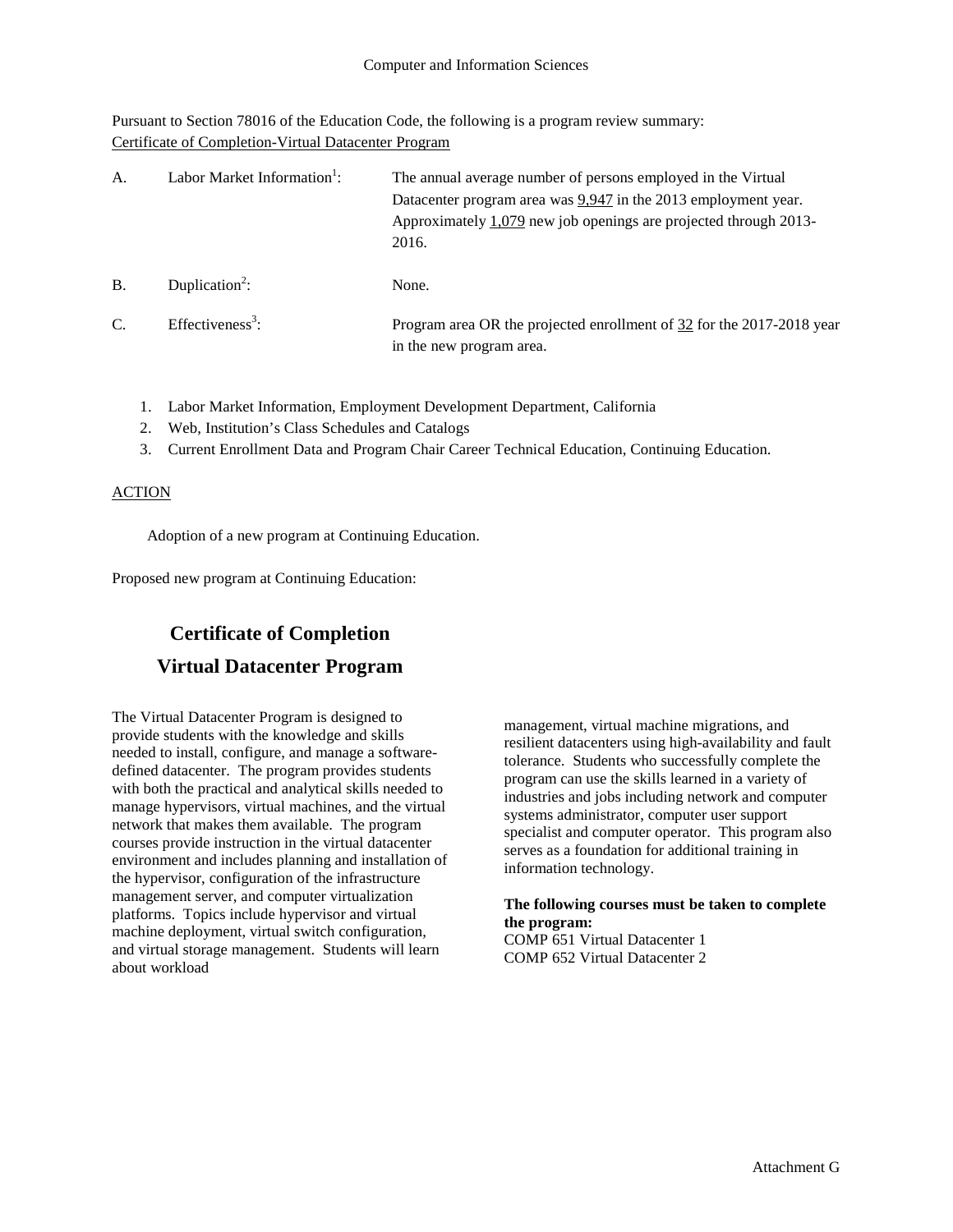Pursuant to Section 78016 of the Education Code, the following is a program review summary: Certificate of Completion-Business Information Worker 1 Program

| A.        | Labor Market Information <sup>1</sup> : | The annual average number of persons employed in the Business<br>Information Worker 1 program area was $48,490$ in the 2012<br>employment year. Approximately 53,040 new job openings are<br>projected through 2022. |
|-----------|-----------------------------------------|----------------------------------------------------------------------------------------------------------------------------------------------------------------------------------------------------------------------|
| <b>B.</b> | Duplication <sup>2</sup> :              | San Diego City College<br>Cuyamaca College<br><b>Grossmont College</b><br><b>Imperial Valley College</b><br>MiraCosta College<br>Palomar College<br>Southwestern College                                             |
| C.        | Effectiveness <sup>3</sup> :            | Program area OR the projected enrollment of 80 for the 2017-2018 year<br>in the new program area.                                                                                                                    |

- 1. Labor Market Information, Employment Development Department, California
- 2. Web, Institution's Class Schedules and Catalogs
- 3. Current Enrollment Data and Program Chair Career Technical Education, Continuing Education.

#### **ACTION**

Adoption of a new program at Continuing Education.

Proposed new program at Continuing Education:

## **Certificate of Completion Business Information Worker 1**

The Business Information Worker 1 Program is designed to provide students with the knowledge and entry-level skills needed to use computers and software, keyboarding and proofreading skills, to create letters and memos, and basic email and calendar management skills. The program courses enhance students' skills in reading and writing related to business communications, and provide instruction in basic computer operation, word processing, keyboarding, electronic correspondence practices, and managing electronic calendars. Topics include computer hardware and peripheral devices, basic principles of keyboarding, word processing concepts, editing techniques, composing and sending email messages, and security measures including licensing, copyright laws, and virus and malware protection.

Students who successfully complete the program can use the skills learned in a variety of jobs including entry-level office support receptionist, and word processor. This program also serves as a foundation for additional training in intermediate-level office and administrative support positions.

#### **The following courses must be taken to complete the program:**

OFSY 541 Keyboarding-Multilevel OFSY 528 Electronic Info Management OFSY 596 Word Processing: Beginning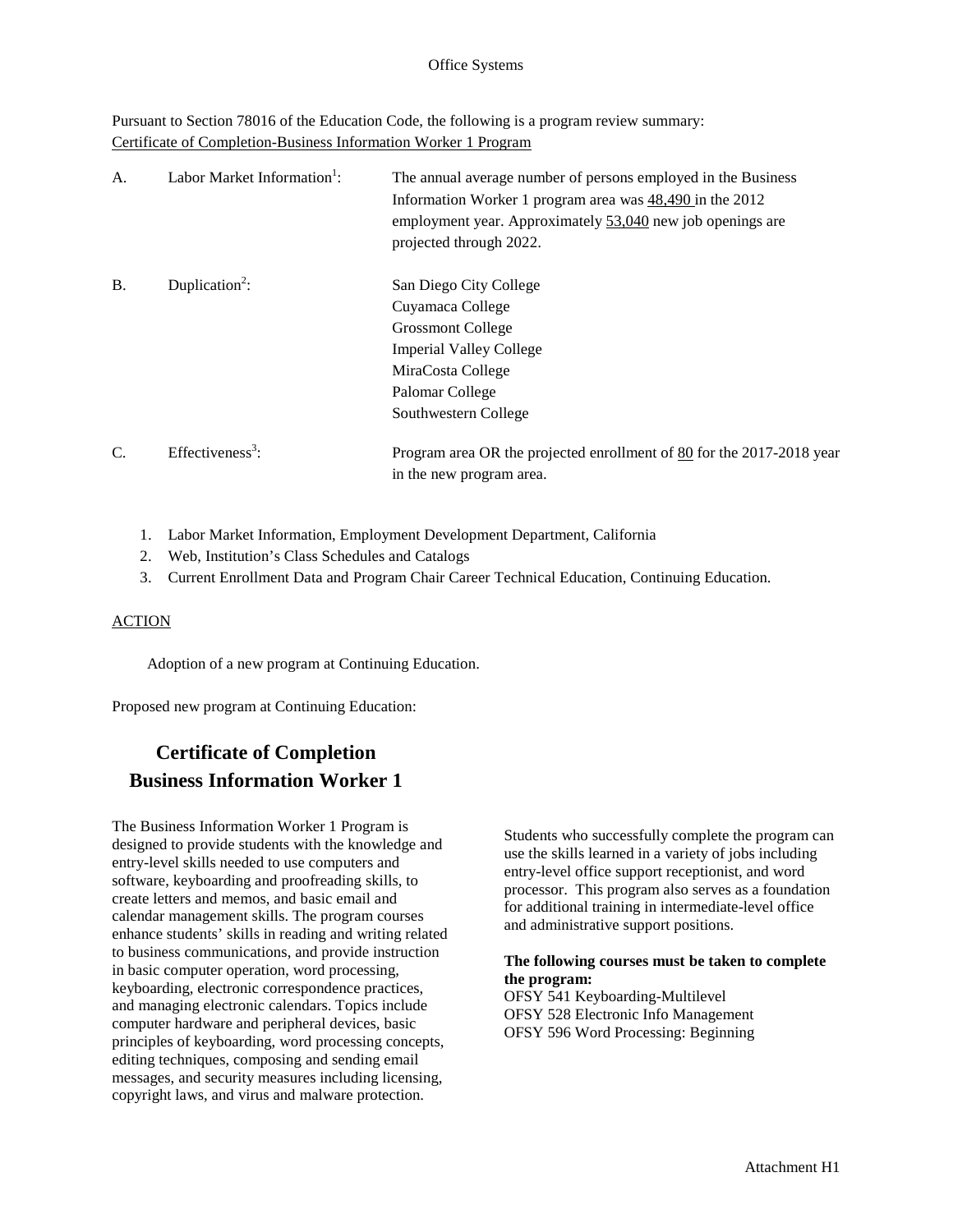Pursuant to Section 78016 of the Education Code, the following is a program review summary: Certificate of Completion-Business Information Worker 2 Program

| A.        | Labor Market Information <sup>1</sup> : | The annual average number of persons employed in the Business<br>Information Worker 2 program area was $48,490$ in the 2012<br>employment year. Approximately 53,040 new job openings are<br>projected through 2022. |
|-----------|-----------------------------------------|----------------------------------------------------------------------------------------------------------------------------------------------------------------------------------------------------------------------|
| <b>B.</b> | Duplication <sup>2</sup> :              | San Diego City College<br>Cuyamaca College<br><b>Grossmont College</b><br><b>Imperial Valley College</b><br>MiraCosta College<br>Palomar College<br>Southwestern College                                             |
| C.        | Effectiveness <sup>3</sup> :            | Program area OR the projected enrollment of 80 for the 2017-2018 year<br>in the new program area.                                                                                                                    |

- 1. Labor Market Information, Employment Development Department, California
- 2. Web, Institution's Class Schedules and Catalogs
- 3. Current Enrollment Data and Program Chair Career Technical Education, Continuing Education.

#### ACTION

Adoption of a new program at Continuing Education.

Proposed new program at Continuing Education:

## **Certificate of Completion Business Information Worker 2**

The Business Information Worker 2 Program is designed to provide students with the knowledge and skills needed to be successful in a workplace environment, including communication, problemsolving and customer service skills. The program provides students with business writing principles and techniques, job advancement skills, and an overview of employee responsibilities and employer expectations. Topics include business vocabulary, dictionary usage, overview of office environments, roles and responsibilities, workplace ethics, critical thinking skills, teamwork, records management, application processes and interview skills. Students who successfully complete the program can use the

skills learned in a variety of jobs including customer service representative, receptionist, and office support worker. This program also serves as a foundation for additional training in a more advanced level of office and administrative support positions.

#### **The following courses must be taken to complete the program:**

OFSY 505 Business Communications 1 OFSY 506 Business Communications 2 OFSY 507 Workplace Professional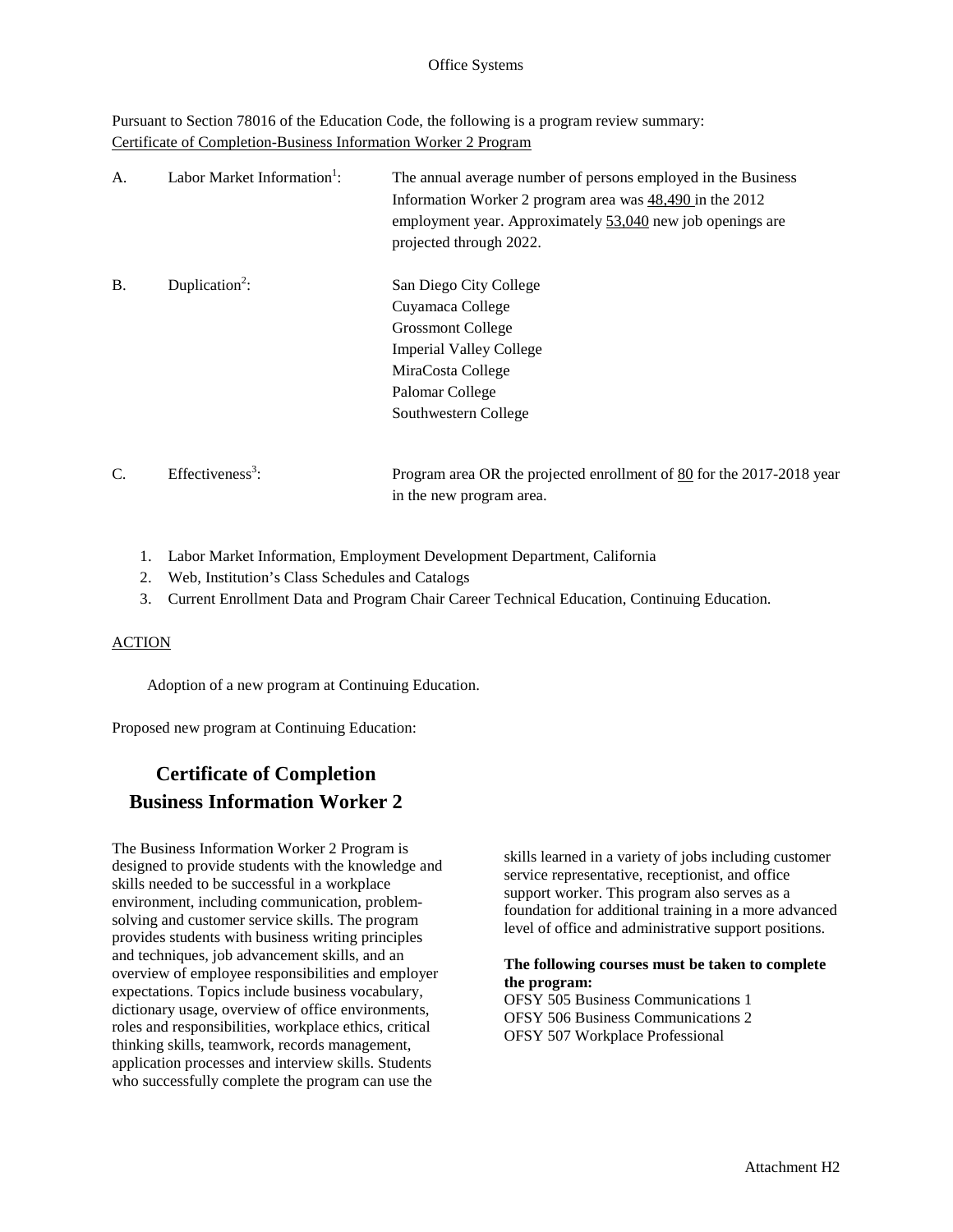Pursuant to Section 78016 of the Education Code, the following is a program review summary: Certificate of Completion-Business Information Worker 3 Program

| A.        | Labor Market Information <sup>1</sup> : | The annual average number of persons employed in the Business<br>Information Worker 3 program area was $48,490$ in the 2012<br>employment year. Approximately 53,040 new job openings are<br>projected through 2022. |
|-----------|-----------------------------------------|----------------------------------------------------------------------------------------------------------------------------------------------------------------------------------------------------------------------|
| <b>B.</b> | Duplication <sup>2</sup> :              | San Diego City College<br>Cuyamaca College<br><b>Grossmont College</b><br><b>Imperial Valley College</b><br>MiraCosta College<br>Palomar College<br>Southwestern College                                             |
| C.        | Effectiveness <sup>3</sup> :            | Program area OR the projected enrollment of 80 for the 2017-2018 year<br>in the new program area.                                                                                                                    |

- 1. Labor Market Information, Employment Development Department, California
- 2. Web, Institution's Class Schedules and Catalogs
- 3. Current Enrollment Data and Program Chair Career Technical Education, Continuing Education.

#### ACTION

Adoption of a new program at Continuing Education.

Proposed new program at Continuing Education:

## **Certificate of Completion Business Information Worker 3**

The Business Information Worker 3 Program is designed to provide students with the knowledge and skills needed to use computer hardware and peripherals, operating systems, software applications and computer security for Internet and networks in the workplace. Students will learn how to utilize the Internet for communication and collaboration, work with computer programs and software, evaluate computer systems, research and analyze data to create spreadsheets and charts, maintain files, and identify computer security issues. Topics include using the Internet and web resources, Windows software, file and records management, formatting and editing spreadsheets, database storage, protecting

data and installing and using different types of software. Students who successfully complete the program can use the skills learned in a variety of jobs including computer user support, and administrative and office support worker. This program also serves as a foundation for additional training in more advanced administrative assistant positions.

#### **The following courses must be taken to complete the program:**

COMP 628 Business Information Systems OFSY 527 Operating Systems: Microsoft Windows OFSY 575 Spreadsheets: Beginning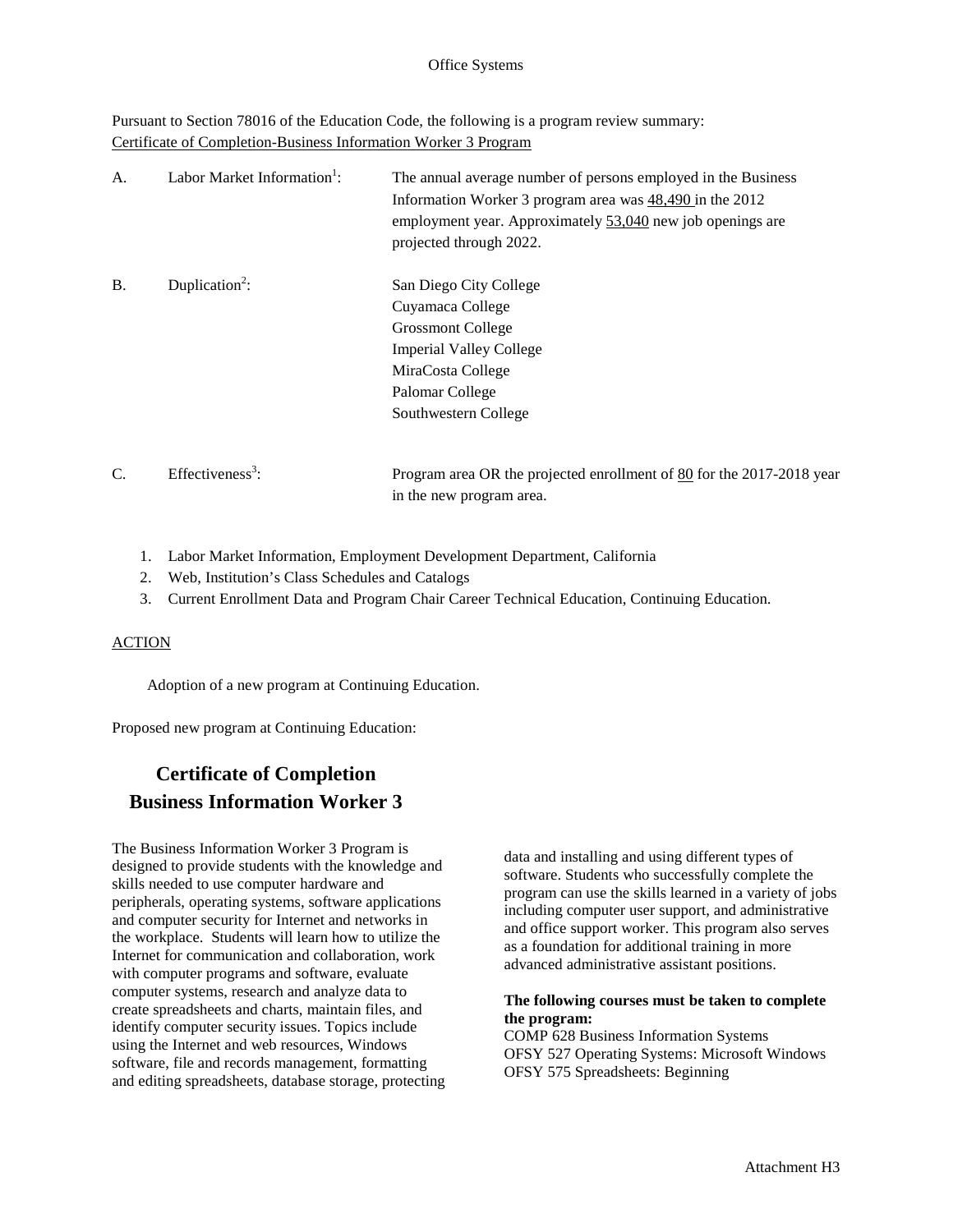Adoption of a new program at City College.

Proposed new program at City College:

## **Associate in Science in Film, Television, and Electronic Media for Transfer Degree**

| <b>Courses Required for the Major:</b>    | <b>Units</b> |
|-------------------------------------------|--------------|
| RTVF 100 Introduction to Radio and        |              |
| Television or                             |              |
| DJRN 100 Mass Media in the Digital Age 3  |              |
| RTVF 107 Audio Production3                |              |
| RTVF 110 Introduction to Scriptwriting or |              |
| RTVF 160 Introduction to Cinema3          |              |
|                                           |              |

#### **Select one course from the following**

| $(3$ Units:                             | <b>Units</b> |
|-----------------------------------------|--------------|
| RTVF 118 Television Studio Operations 3 |              |
| RTVF 124 Single Camera Production3      |              |

### **Select one course from the following**

| $(3 \text{ units})$ :                   | <b>Units</b> |
|-----------------------------------------|--------------|
| RTVF 118 Television Studio Operations 3 |              |
| RTVF 167 Motion Picture Production3     |              |

### **Select one course from the following**

| (3 units):                                  | <b>Units</b> |
|---------------------------------------------|--------------|
| RTVF 112 Documentary Film Production 3      |              |
| RTVF 118 Television Studio Operations 3     |              |
| RTVF 124 Single Camera Production3          |              |
| RTVF 151 Introduction to Multimedia3        |              |
| RTVF 153 Introduction to Nonlinear Editing3 |              |
| RTVF 167 Motion Picture Production3         |              |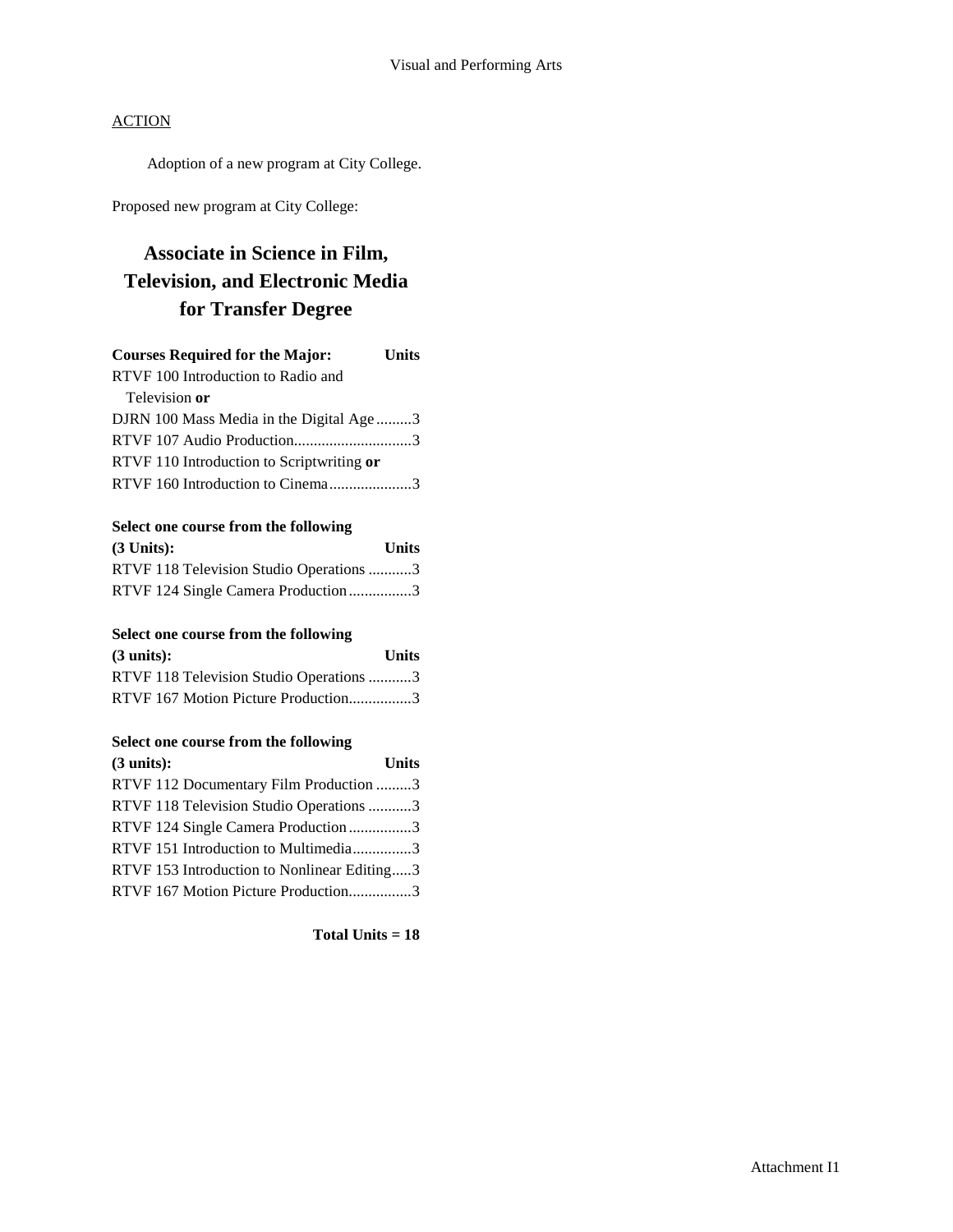Pursuant to Section 78016 of the Education Code, the following is a program review summary: Certificate of Performance-Digital Photography Program

| A.        | Labor Market Information <sup>1</sup> : | The annual average number of persons employed in the Digital<br>Photography program area was $2,199$ in the 2017 employment year.<br>Approximately 277 new job openings are projected through 2017. |
|-----------|-----------------------------------------|-----------------------------------------------------------------------------------------------------------------------------------------------------------------------------------------------------|
| <b>B.</b> | Duplication <sup>2</sup> :              | San Diego City College<br>MiraCosta College<br>Palomar College<br>Southwestern College                                                                                                              |
| C.        | Effectiveness <sup>3</sup> :            | Program area OR the projected enrollment of 45 for the 2017-2018 year<br>in the new program area.                                                                                                   |

- 1. Centers of Excellence Supply and Demand Tables
- 2. Centers of Excellence Supply and Demand Tables
- 3. Current Enrollment Data at City College

## ACTION

Adoption of a new program at City College.

Proposed new program at City College:

## **Certificate of Performance Digital Photography**

*Faculty recommend students complete classes in the order presented.*

| <b>Courses Required for the Major:</b>  | Units |
|-----------------------------------------|-------|
| PHOT 143 Introduction to Digital        |       |
|                                         |       |
| PHOT 180 Photo Editing: Lightroom3      |       |
| PHOT 243 Advanced Digital Photography 3 |       |
| PHOT 224 Color Management for Digital   |       |
|                                         |       |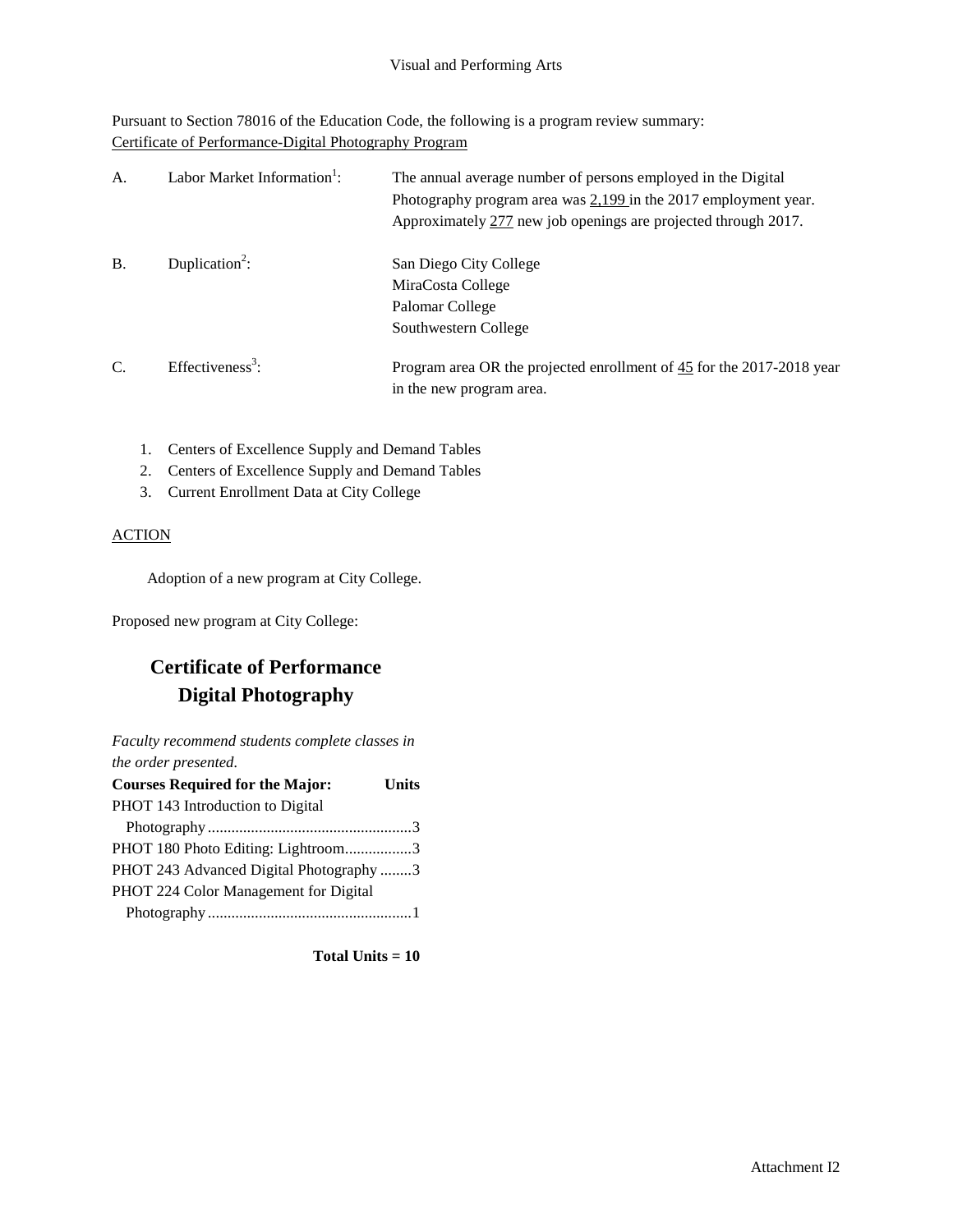Pursuant to Section 78016 of the Education Code, the following is a program review summary: Certificate of Performance-Freelance Photography Program

| A.        | Labor Market Information <sup>1</sup> : | The annual average number of persons employed in the Freelance<br>Photography program area was $2,199$ in the 2017 employment year.<br>Approximately 277 new job openings are projected through 2017. |
|-----------|-----------------------------------------|-------------------------------------------------------------------------------------------------------------------------------------------------------------------------------------------------------|
| <b>B.</b> | Duplication <sup>2</sup> :              | San Diego City College<br>MiraCosta College<br>Palomar College<br>Southwestern College                                                                                                                |
| C.        | Effectiveness <sup>3</sup> :            | Program area OR the projected enrollment of 45 for the 2017-2018 year<br>in the new program area.                                                                                                     |

- 1. Centers of Excellence Supply and Demand Tables
- 2. Centers of Excellence Supply and Demand Tables
- 3. Current Enrollment Data at City College

## ACTION

Adoption of a new program at City College.

Proposed new program at City College:

## **Certificate of Performance Freelance Photography**

*Faculty recommend PHOT 143 be taken in the first semester.*

| <b>Courses Required for the Major:</b>  | <b>Units</b> |
|-----------------------------------------|--------------|
| PHOT 125 Photo Business Operations2     |              |
| PHOT 143 Introduction to Digital        |              |
|                                         |              |
| PHOT 180 Photo Editing: Lightroom3      |              |
| PHOT 165 Online Portfolio: Websites for |              |
|                                         |              |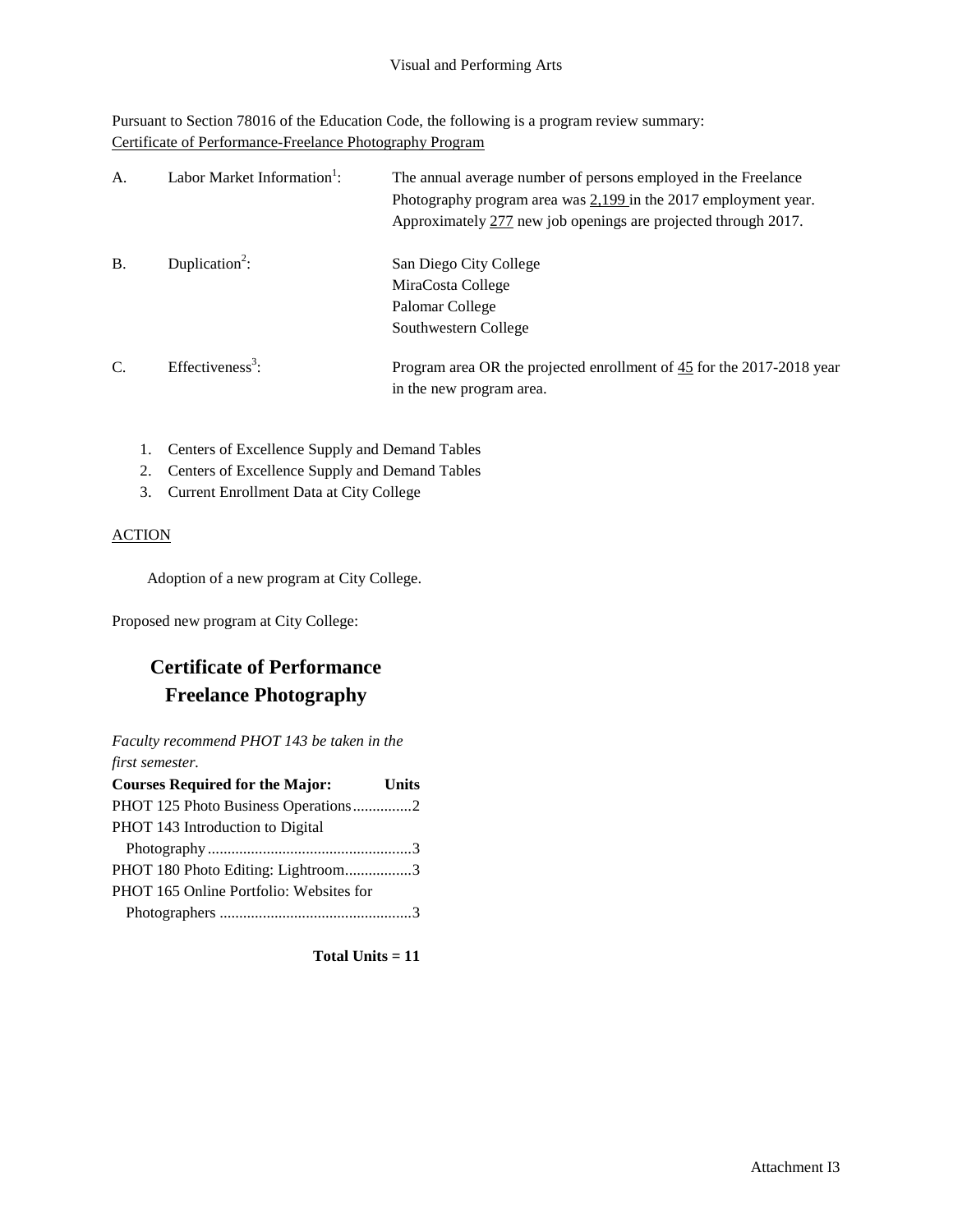Pursuant to Section 78016 of the Education Code, the following is a program review summary: Certificate of Performance-Special Effects (FX) Makeup Program

| A.            | Labor Market Information <sup>1</sup> : | The annual average number of persons employed in the Special Effects<br>(FX) Makeup program area was 66 in the 2014 employment year.<br>Approximately 72 new job openings are projected through 2017. |
|---------------|-----------------------------------------|-------------------------------------------------------------------------------------------------------------------------------------------------------------------------------------------------------|
| B             | Duplication <sup>2</sup> :              | None.                                                                                                                                                                                                 |
| $\mathcal{C}$ | Effectiveness <sup>3</sup> :            | Program area OR the projected enrollment of 80 for the 2017-2018 year<br>in the new program area.                                                                                                     |

- 1. Centers of Excellence Demand Table 2014-2017
- 2. 2016-17 catalogs and websites for Region 10 Community Colleges
- 3. Projected City College Departmental Enrollment Tallies for Theatre Arts Makeup courses

## **ACTION**

Adoption of a new program at City College.

Proposed new program at City College:

## **Certificate of Performance Special Effects (FX) Makeup**

*The department suggests that students take DRAM 124 prior to enrolling in DRAM 144A and DRAM 146A.*

| <b>Courses Required for the Major:</b> | <b>Units</b> |
|----------------------------------------|--------------|
| DRAM 124 Makeup for the Stage3         |              |
| DRAM 144A Beginning Special Effects    |              |
| Makeup for Stage and Film3             |              |
| DRAM 146A Beginning Special Effects    |              |
| Makeup Practicum:Character3            |              |